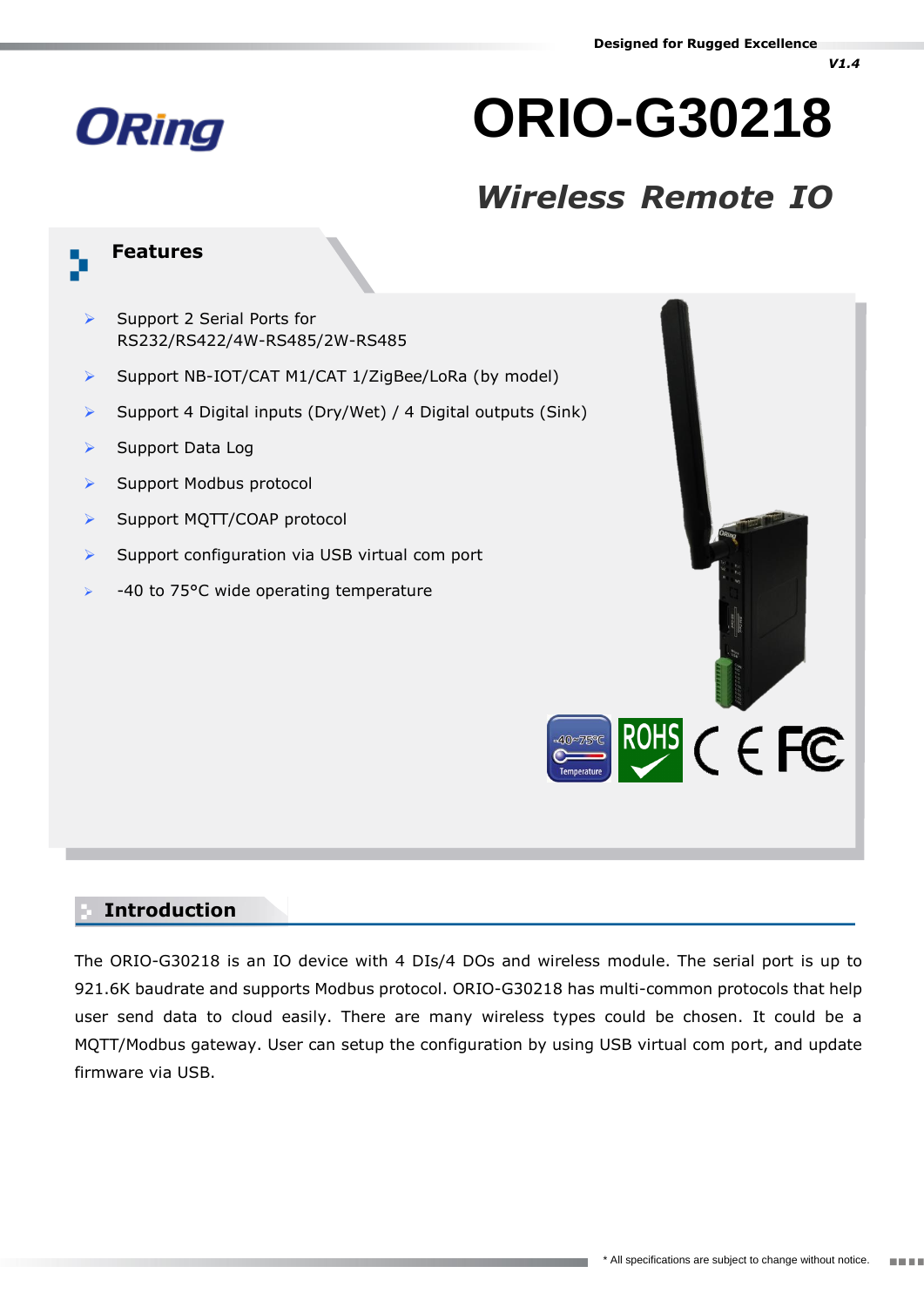#### **Dimension**



#### **Pin Definition**



**DB9 connector**

| Pin#           | <b>RS-232</b> | <b>RS-422</b> | <b>RS-485</b><br>(4 wire) | <b>RS-485</b><br>(2 wire) |
|----------------|---------------|---------------|---------------------------|---------------------------|
| 1              | <b>DCD</b>    | TX-           | TX-                       |                           |
| 2              | <b>RXD</b>    | TX+           | $TX+$                     |                           |
| 3              | <b>TXD</b>    | $RX+$         | $RX+$                     | DATA+                     |
| $\overline{4}$ | <b>DTR</b>    | RX-           | RX-                       | DATA-                     |
| 5              | <b>GND</b>    | <b>GND</b>    | <b>GND</b>                | <b>GND</b>                |
| 6              | <b>DSR</b>    |               |                           |                           |
| $\overline{7}$ | <b>RTS</b>    |               |                           |                           |
| 8              | <b>CTS</b>    |               |                           |                           |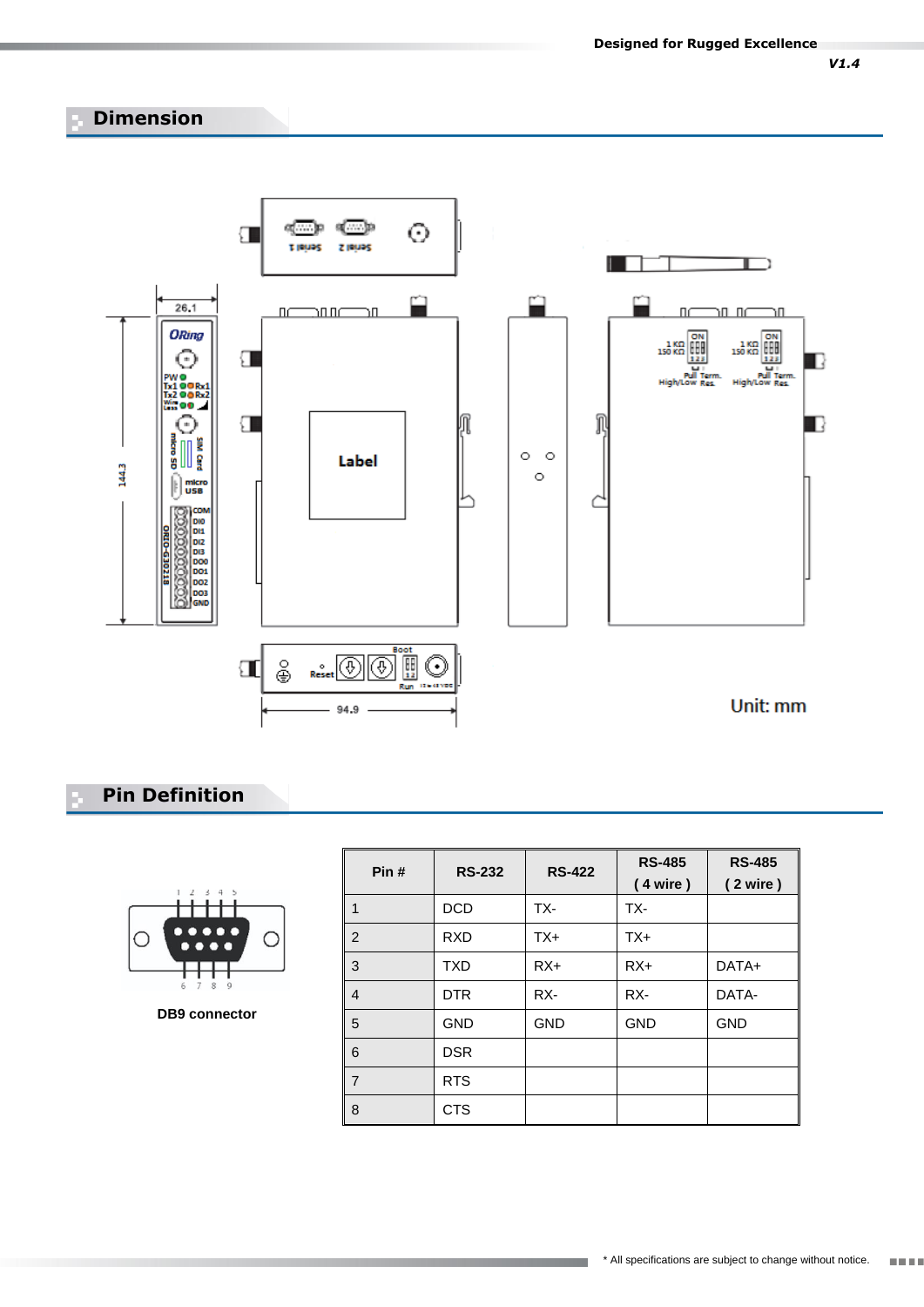*V1.4*

#### **DIP Switch**



| SW No. | Description                        |
|--------|------------------------------------|
|        | Boot: Boot mode / Run: Normal mode |
|        | Reserved                           |

#### **Wiring**

#### **Digital Output**

2

Run



#### **Digital Input**





<u> Harristo e</u>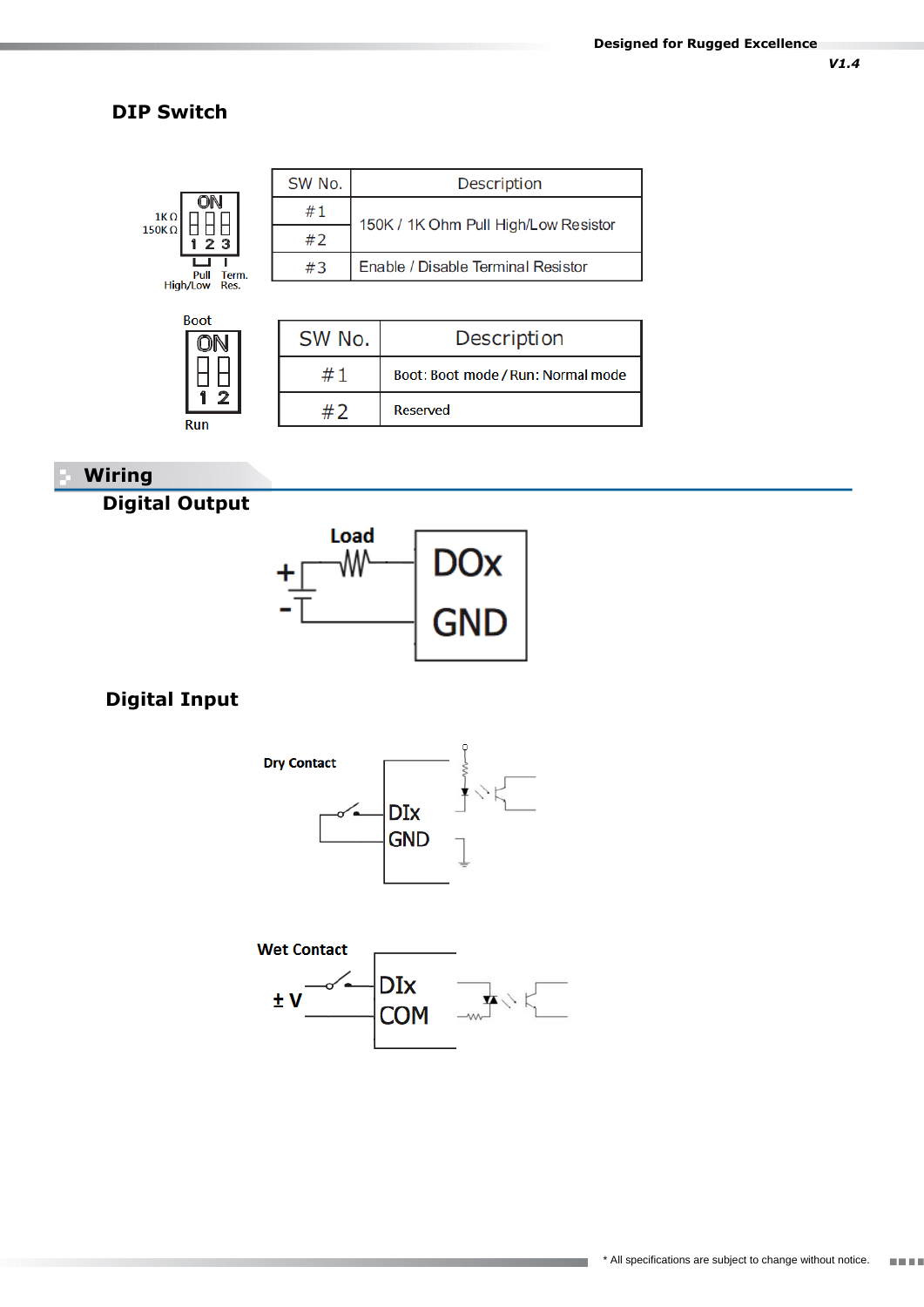#### **Specifications**

| <b>ORing Model</b>    | <b>ORIO-G30218-XX</b>                                                  |  |  |
|-----------------------|------------------------------------------------------------------------|--|--|
| <b>Serial Port</b>    |                                                                        |  |  |
| Connector             | DB <sub>9</sub>                                                        |  |  |
| Ports                 | $\overline{2}$                                                         |  |  |
| <b>Operation Mode</b> | RS232, RS422, 4W-RS485, 2W-RS485                                       |  |  |
| Serial Baud Rate      | Up to 921.6Kbps                                                        |  |  |
| Data Bits             | 5, 6, 7, 8,                                                            |  |  |
| Parity                | None, Even, Odd                                                        |  |  |
| Stop Bits             | 1, 1.5, 2                                                              |  |  |
| RS-232                | TxD, RxD, DCD, DTR, DSR, RTC, CTS, GND                                 |  |  |
| RS-422                | Tx-, Tx+, Rx+, Rx-, GND                                                |  |  |
| <b>RS-485</b>         | 4 wire: Tx-, Tx+, Rx+, Rx-, GND                                        |  |  |
| <b>Wireless</b>       | 2 wire: Data-, Data+, GND                                              |  |  |
|                       | Frequency Band: B1/B2/B3/B4/B5/B8/B12/B13/B20/B28                      |  |  |
|                       | Output Power: 23dBm                                                    |  |  |
| NB-IOT                | Sensitivity: -129dBm                                                   |  |  |
|                       | AT Command: 3GPP Rel-13 and enhanced AT commands                       |  |  |
|                       | Frequency Band: B1/B2/B3/B4/B5/B8/B12/B13/B20/B28                      |  |  |
|                       | <b>Output Power: TBD</b>                                               |  |  |
| CAT <sub>M1</sub>     | Sensitivity: TBD                                                       |  |  |
|                       | AT Command: 3GPP TS27.007, 27.005 and other enhanced AT Commands       |  |  |
|                       | Frequency Band: B1/B3/B8/B20/B28                                       |  |  |
|                       | Output Power: TBD                                                      |  |  |
| CAT <sub>1</sub>      | Sensitivity: TBD                                                       |  |  |
|                       | AT Command: Hayes, TS 27.007 and 27.005 and other enhanced AT Commands |  |  |
|                       | Frequency: 2400 MHz                                                    |  |  |
|                       | Output Power: 7dBm, Max: 21dBm                                         |  |  |
| ZigBee                | Sensitivity: Up to -99dBm                                              |  |  |
|                       | Security: 128-bit AES encryption algorithms                            |  |  |
|                       | Frequency: 868MHz / 916MHz                                             |  |  |
|                       | Output Power: 7dBm, Max: 21dBm                                         |  |  |
| LoRa                  | Sensitivity: Up to -132dBm                                             |  |  |
|                       | Security: 128-bit AES encryption algorithms                            |  |  |
| <b>USB</b>            |                                                                        |  |  |
| Connector             | Micro USB, Female B type                                               |  |  |
| Ports                 | $\mathbf{1}$                                                           |  |  |
| Function              | Update firmware, Configuration                                         |  |  |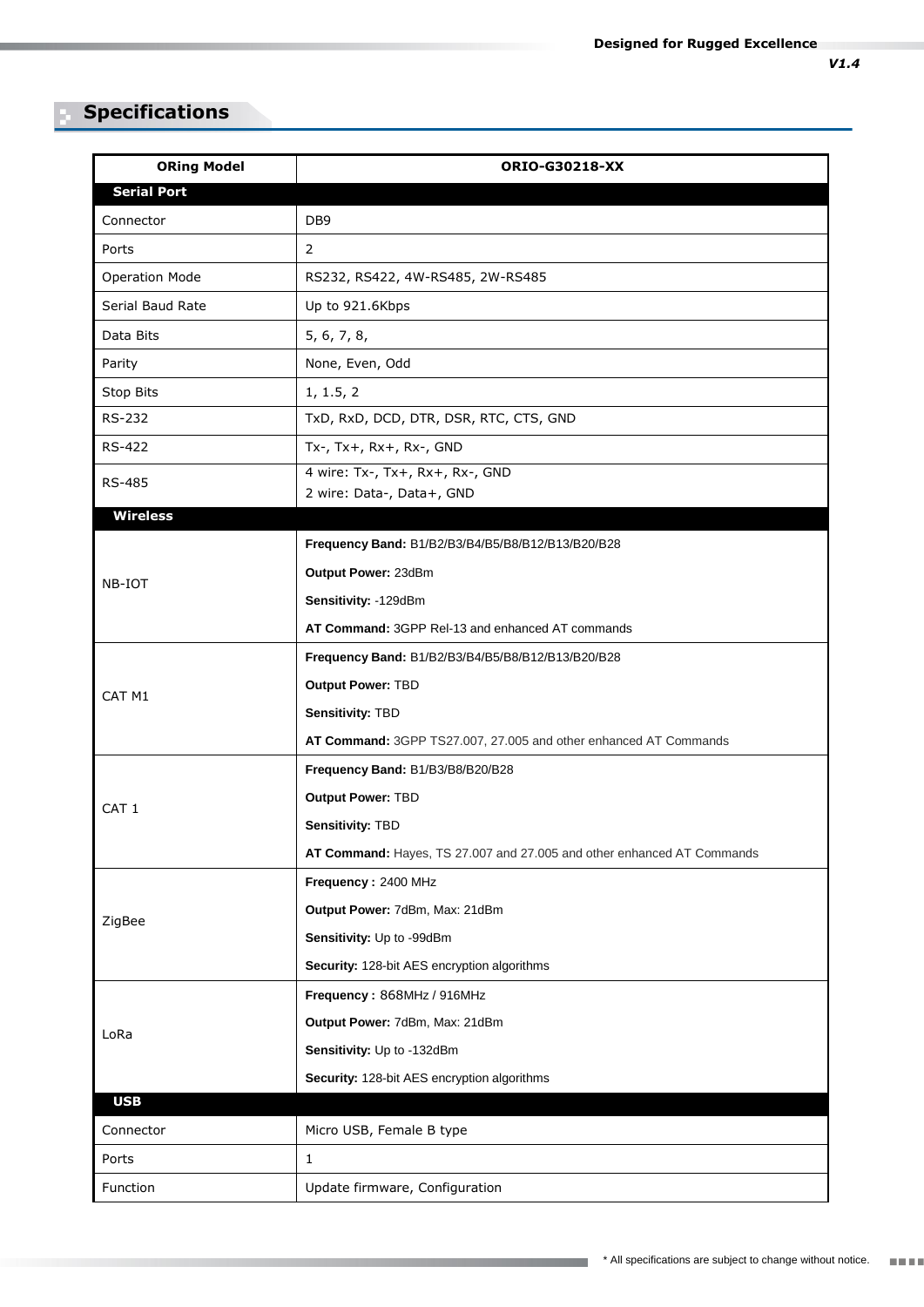| <b>Digital Input</b>             |                                                |  |
|----------------------------------|------------------------------------------------|--|
| Sensor Type                      | Wet Contact (NPN or PNP), Dry Contact          |  |
| I/O Mode                         | DI or Event Counter                            |  |
| Port                             | 4                                              |  |
|                                  | • On: short to GND                             |  |
| Dry Contact                      | · Off: open                                    |  |
|                                  | • On: 10 to 30 VDC                             |  |
| Wet Contact (DI to COM)          | • Off: 0 to 3 VDC                              |  |
| Counter Frequency                | 20 Hz                                          |  |
| Digital Filtering Time Interval  | Software Configurable                          |  |
| Isolation                        | 3K VDC or 2K Vrms                              |  |
| <b>Digital Output</b>            |                                                |  |
| Type                             | Sink                                           |  |
| Port                             | $\overline{4}$                                 |  |
| I/O Mode                         | DO or Pulse Output                             |  |
| Over-Voltage Protection          | <b>60 VDC</b>                                  |  |
| <b>Over-Current Protection</b>   | 2.6A                                           |  |
| Over-Temperature Shutdown        | 175°C (typical), 150°C (min.)                  |  |
| <b>Current Rating</b>            | 200 mA per channel                             |  |
| Isolation                        | 3K VDC or 2K Vrms                              |  |
| <b>LED Indicator</b>             |                                                |  |
| PW (Power LED)                   | Green: Power is ready                          |  |
|                                  | OFF: Power fail                                |  |
| Tx1, Tx2 (Serial TX LED)         | Green: Serial port is transmitting data (TX)   |  |
|                                  | OFF: Serial port doesn't transmit data (TX)    |  |
| Rx1, Rx2, (Serial RX LED)        | Amber: Serial port is receiving data (RX)      |  |
|                                  | OFF: Serial port doesn't receive data (RX)     |  |
| WireLess<br>Signal<br>(Wireless) | Green: Wireless is transmitting/receiving data |  |
| LED)                             | OFF: Wireless doesn't transmit/receive data    |  |
|                                  | Green: Wireless Strength >= 75%                |  |
| Wireless Strength LED            | Amber: Wireless Strength 50 to 75 %            |  |
|                                  | Amber with blink: Wireless Strength 25 to 50 % |  |
|                                  | OFF: Wireless Strength < 25%                   |  |
| <b>Power Consumption</b>         |                                                |  |
| ORIO-30218                       | Input Voltage: 12 to 48 VDC                    |  |
|                                  | Input Current: TBD                             |  |
| <b>Certification</b>             |                                                |  |
| EMC                              | EN 55032/24                                    |  |
| EMI                              | CISPR 22, FCC Part 15B Class B                 |  |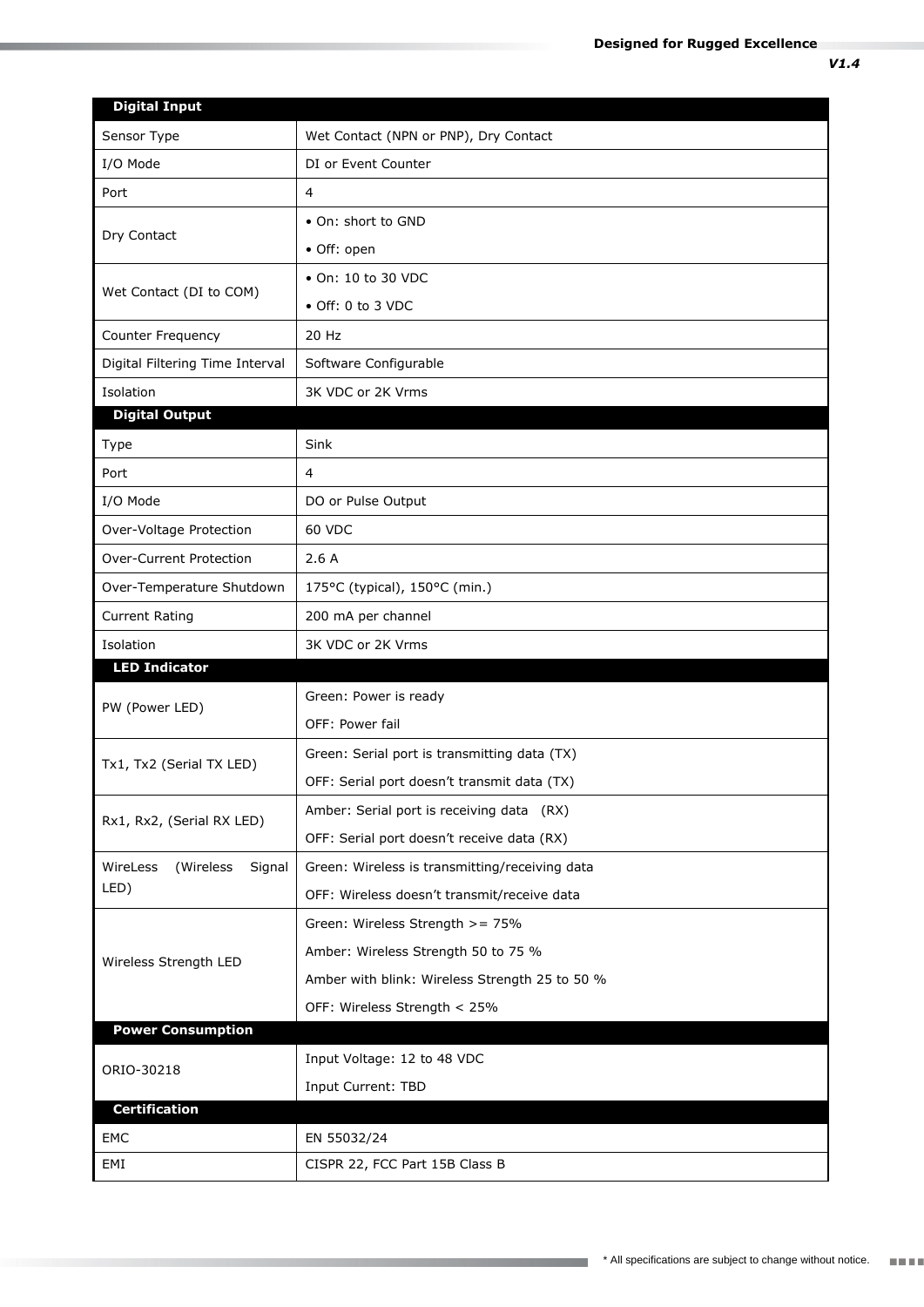| EMS                   | IEC 61000-4-2 ESD: Contact: 4 kV; Air: 8 kV               |  |
|-----------------------|-----------------------------------------------------------|--|
|                       | IEC 61000-4-3 RS: 80 MHz to 1 GHz: 3 V/m                  |  |
|                       | IEC 61000-4-4 EFT: Power 1 kV; Signal 0.5 kV              |  |
|                       | IEC 61000-4-5 Surge Power: 1 kV;                          |  |
|                       | IEC 61000-4-6 CS: 150 kHz to 80 MHz: 3 V/m; Signal: 3 V/m |  |
| <b>Environmental</b>  |                                                           |  |
| Storage Temperature   | -40 to 85 <sup>o</sup> C (-40 to 185 <sup>o</sup> F)      |  |
| Operating Temperature | $-40$ to 75 <sup>o</sup> C (-40 to 167 <sup>o</sup> F)    |  |
| Operating Humidity    | 5% to 95% Non-condensing                                  |  |
| <b>Warranty</b>       | 5 years                                                   |  |

#### **Ordering Information**



|                           | <b>Model Name</b>     | <b>Description</b>            |
|---------------------------|-----------------------|-------------------------------|
| Available<br><b>Model</b> | <b>ORIO-G30218-XX</b> | Industrial Wireless IO Device |

a kacamatan ing Kabupatèn Kabupatèn Kabupatèn Kabupatèn Kabupatèn Kabupatèn Kabupatèn Kabupatèn Kabupatèn Kabu

#### **Packing List**

- **ORIO-G30218 x1 Quick Guide Installation x1 USB to Micro USB cable x1** 
	-

**User Guide x1**